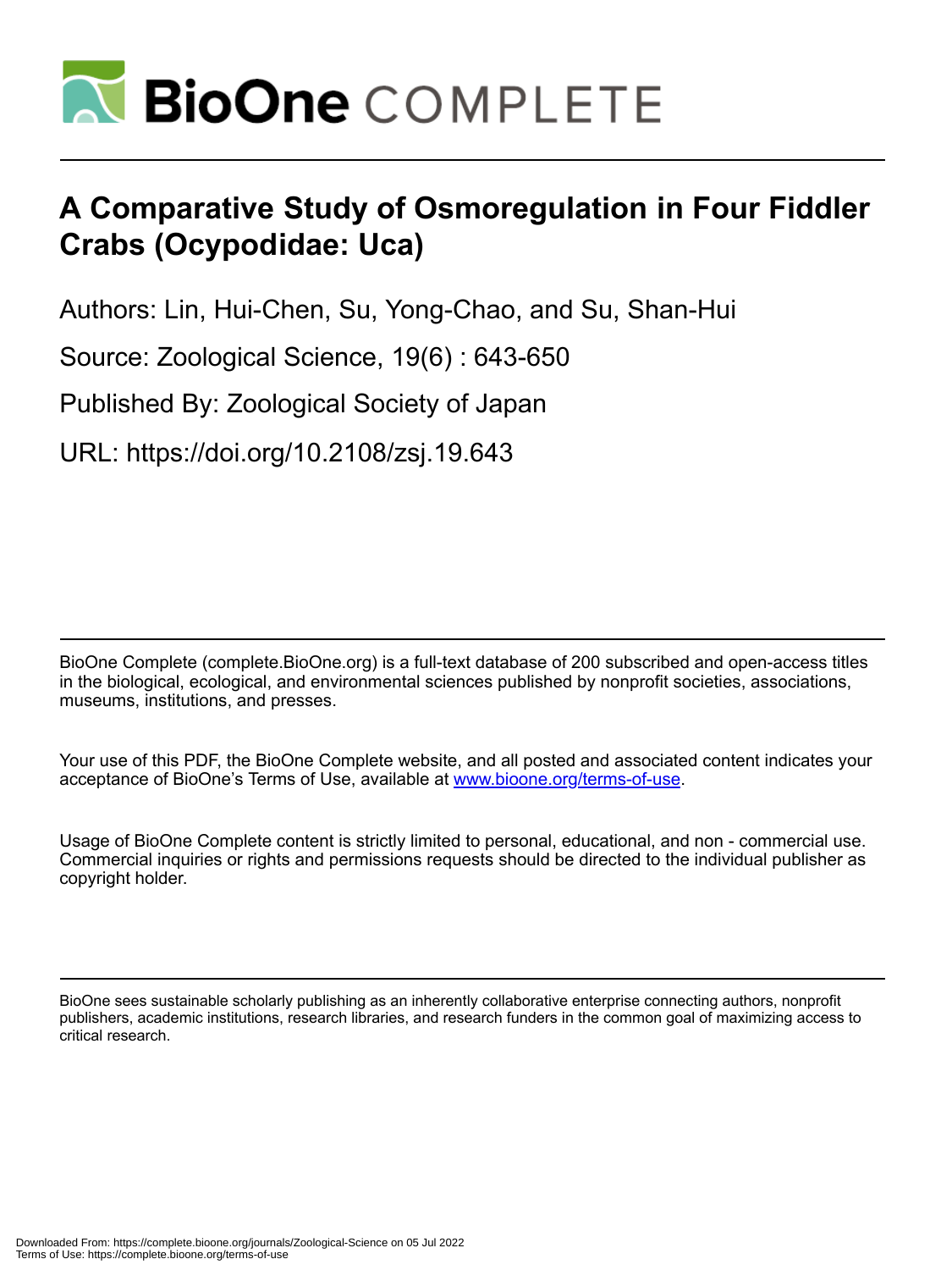# **A Comparative Study of Osmoregulation in Four Fiddler Crabs (Ocypodidae:** *Uca***)**

Hui-Chen Lin\*, Yong-Chao Su and Shan-Hui Su

*Department of Biology, Tunghai University, Taichung 407, Taiwan, ROC*

**ABSTRACT**—This study aims to give an integrative description of the correlation of physiological parameters of osmoregulation and the habitats of the four common *Uca* species in Taiwan. *Uca arcuata* inhabits areas close to fresh water in the upper beach. *Uca formosensis* is only found in the areas near the mean high water of spring tide where there is a clear dry-wet transition within a single semilunar cycle. *Uca vocans* is found in the lower intertidal zone. *Uca lactea*, the most widely distributed species, can easily be found on most muddy sand shores. The number of gills was observed and histological sectioning performed on each species. The range of salinity in which the fiddler crabs maintained their hemolymph osmolality without any significant change (i.e. osmoregulatory homeostasis) and the gill Na<sup>+</sup>, K<sup>+</sup>-ATPase activity were determined by transferring individuals to different salinity tanks. The results suggest that *U*. *formosensis* and *U. lactea* can sustain a wider range of salinity change through both modification in gill morphology and Na+ , K+ -ATPase activity. *Uca arcuata* can regulate in a hypo-osmotic condition and *U. vocans* tends to be a weak-osmoregulator.

Key words: euryhaline, fiddler crab, osmoregulation, gill morphology, Na<sup>+</sup>, K<sup>+</sup>-ATPase

## **INTRODUCTION**

Euryhaline fiddler crabs inhabit estuaries and intertidal regions where the salinity can fluctuate from almost fresh water to suprasaline (D'Orazio and Holliday, 1985; Rabalais and Cameron, 1985; Luquet *et al.*, 1995; Zanders and Rojas, 1996). Brachyuran crabs typically have 9 pairs of gills, but the number of gills tends to decrease as the degree of terrestriality increases (Gray, 1957; McMahon and Burggren, 1988; Taylor and Taylor, 1992). In those crabs, which live in brackish water or intertidal areas, the anterior gills are usually for respiration and the posterior gills for both respiration and osmoregulation (Copeland, 1968; Luquet *et al.*, 1995; Péqueux, 1995 for review; Takeda *et al.*, 1996). The respiratory lamellae consist of a thin layer of epithelia without any accumulation of mitochondria. On the contrary, a lot of ionocytes with many mitochondria can be found in the epithelial layer of osmoregulatory lamellae (Greenaway, 1988; Taylor and Taylor, 1992; Luquet, 1995; Takeda *et al.*, 1996).

Previous studies have reported that Na<sup>+</sup>, K<sup>+</sup>-ATPase located in the basal infolding system of the ionocytes will change its activity with environmental salinity, implying a role in regulation of the internal ionic composition (D'Orazio and Holliday, 1985; Holliday, 1985, 1988; Corotto and Holli-

 $*$  Corresponding author: Tel.  $+8864-2350-0461;$ FAX. +8864-2359-0296. E-mail: hclin@mail.thu.edu.tw day, 1996; McLaughlin *et al.*, 1996). This can be correlated with the habitat of the species. When transferred to hypo- or hyper-osmotic conditions, brachyuran crabs response differently in respect of branchial Na<sup>+</sup>, K<sup>+</sup>-ATPase activity. An increase in Na<sup>+</sup>, K<sup>+</sup>-ATPase activity was observed when brachyuran crabs, including *Uca pugnax, Hemigrapsus nudus, Carcinus maenas, Uca pugilator, and Pseudosesarma moeschi,* were transferred to hypoosmotic conditions (D'Orazio and Holliday, 1985; Holliday, 1985; Péqueux, 1995; Corotto and Holliday, 1996; McLaughlin *et al.*, 1996). On the other hand, when transferred to hyperosmotic conditions, *H. nudus* (Corotto and Holliday, 1996) and C. maenas (Péqueux, 1995) had no change in Na<sup>+</sup>, K<sup>+</sup>-ATPase activity, while *U. pugilator* decreased (D'Orazio and Holliday, 1985) and *P. moeschi* increased (McLaughlin *et al.*, 1996). These studies, however, focused more on discussion at a physiological level rather than on the relation between physiological diversity and its ecological implications.

In this study, four of the most common *Uca* species (*U. vocans, U. arcuata, U. formosensis* and *U. lactea*) which live in mid- to supra-tidal zones in Taiwan were compared, especially in gill morphology, hemolymph osmolality and Na<sup>+</sup>, K<sup>+</sup>-ATPase activity.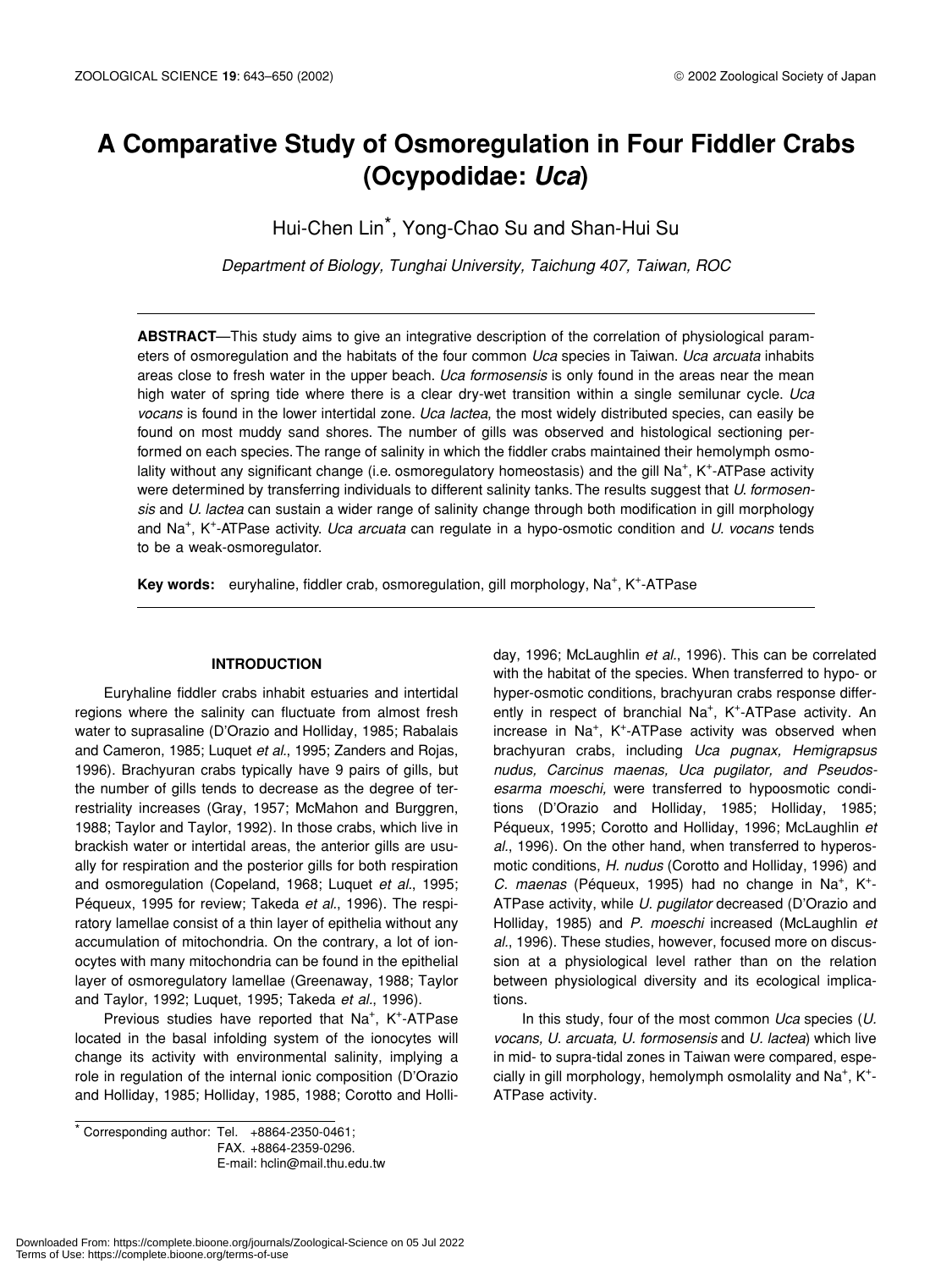# **MATERIAL AND METHODS**

#### **Field Observation**

Environmental parameters were recorded for the mudflat of the south Tadu estuary, Taiwan, where the four *Uca* species were collected. Four transect lines were prepared, each 50 m apart. Each transect line was 600 m long, and a sampling area (10×10 m<sup>2</sup>) was established every 200 m. There were four sampling areas per line. The total number of each species of crabs present during low tide, and salinity in crab burrows or on the surface, were recorded daily for 14 days. On the day after a neap tide when the tidal water first reached the burrows of *U. formosensis* in the April of 1998, salinity of water sampled from 10 burrows of each species was determined.

#### **Laboratory Preparation**

Adult male specimens of *U. arcuata, U. formosensis, U. vocans and U. lactea* were collected from the Tadu estuary (120°30'N, 24°13'E) in mid-Taiwan. They were transported to the laboratory and three individuals per species were sacrificed immediately for gill number determination and histological sectioning of the gills. The rest were maintained in 200 L holding aquaria (90×45×60 cm<sup>3</sup>, one aquarium for each species) before experiments. All animals were kept at 26–28°C under a 14 L/10 D photoperiod.

Holding aquaria had a layer of 3-cm coarse coral reef sand and contained about 80 L of 25 ppt artificial seawater (ASW) made directly by mixing local tap water and salts (Coralife scientific grade marine salt, USA). The water level was about 12–15 cm. The water was aerated and filtered continuously. Several plastic racks (18×12  $\times$ 13 cm<sup>3</sup>) with nylon mesh were provided as a platform for the crabs to stay in air. They were allowed to enter or leave the water and acclimated at least a week (but less than one month) before the salinity transfer experiment. Salinity was monitored by refractometry (ATAGO model S/Mill-E, Japan) every other day. A stock solution of 60 ppt ASW was prepared for experimental use and subsequently diluted to 0, 5, 15, 25, 35, 45 and 60 ppt ASW. The respective osmolalities were as follows: 0, 36, 438, 736, 996, 1274 and 1679 mosmol  $kg^{-1}$  H<sub>2</sub>O. The 0 ppt ASW was obtained from a 2000  $\times$  dilution. This was to simulate the result of the mixing of fresh water and seawater under the natural environment.

Twenty liters of experimental saline water were introduced into 25 L white plastic tanks (50 $\times$ 20 $\times$ 25 cm<sup>3</sup>) with lids. Each tank had coral reef sand on the bottom and the water was aerated and filtered continuously.

Weighed crabs were wrapped in a paper towel and kept on ice. As soon as they could no longer move, the carapace was carefully removed and the right side gills were cut off for determination of gill morphology and Na<sup>+</sup>, K<sup>+</sup>-ATPase activity.

#### **Branchial morphology**

The degree of branchial development and/or reduction was compared among the four species of *Uca*, following the method of Takeda *et al*. (1996). Briefly, three of the largest individuals of each species were chosen for dissection. After the carapace was removed, the gills on the right side were removed from the articulation, appendage, or sternite, and their length, number, and arrangement were recorded. The positions and numbers of the gills with the abbreviations for them are presented in Table 1.

#### **Histology**

To investigate the osmoregulatory function of the gills, histology of the four most prominent gills (gills 5–8) of each species was examined. The podobranchiae on the second and third appendages (gills 1 and 3) and anterior arthrobranchiae (gill 4) on the third thoracic segment were too small to examine. Excised gills were fixed in FAA fixative (formalin, acetic acid, 70% alcohol, 1:1:18) without further dissection, followed by t-butonal-alcohol series dehydration. Sections (8  $\mu$ m thick) were sliced from each gill and stained with hematoxylin and eosin. Gills with a marked increase in tissue thickness were considered to be highly osmoregulatory, while those with a thin layer of epithelium underneath the cuticular layer were recorded as respiratory gills. The criteria for determination are based on the review paper by Péqueux (1995) in which a thin epithelium of 1 to 5 µm is recognized as the site of gas exchange and a thick epithelium of 10 to 20  $\mu$ m as the site of ion transport. Gills with only a small increase in thickness were recorded as weakly osmoregulatory gills.

#### **Hemolymph osmolality (HO)**

The range of salinity in which the fiddler crabs maintained their hemolymph osmolality was examined in the four species of crabs. By keeping 3-5 crabs in a mesh cage (18 $\times$ 12 $\times$ 13 cm<sup>3</sup>), four to eight cages were submerged in one experimental tank. Crabs were forced to remain fully immersed in 25 ppt ASW for 72 hr and transferred to 0, 5, 15, 25, 35, 45 or 60 ppt ASW, respectively. D'Orazio and Holliday (1985) indicated that the hemolymph of *U. pugilator* would show little change if they were allowed to enter or leave the media freely. Therefore, crabs were kept submerged throughout the experiment. The HO was measured at 0, 1, 4 hr and 2, 7, 14 days after submersion. Three to five individuals were used to determine the HO at each sampling period for each species.

The hemolymph samples were taken through the arthrodial membrane at the base of the large chela with a 27-gauge needle and quickly expelled into a 0.5 ml plastic tube. Hemolymph osmolality (8  $\mu$ L aliquot of hemolymph) was immediately determined by an osmometer (Wescor Model 5500 vapor pressure osmometer). Laboratory temperature was kept at 25–26°C during osmolality measurement.

# **Na<sup>+</sup> , K<sup>+</sup> -ATPase activity**

Due to mortality of individuals of some species kept at extreme salinities (0 and 60 ppt ASW) in the HO experiment, only three levels of salinity (5, 25 and 45 ppt ASW) were included in this experiment. Two sampling periods, 4 hr and 14 d, would represent respectively the time of one ebb or flow tide and of one spring tide. Similar to the preparation in the HO experiment, individuals (3 per mesh cage) were first submerged into the experimental tanks with 25 ppt ASW for 72 hr before being transferred directly to 5, 25 or 45 ppt ASW. Assays were performed and three individuals per species were collected at 0 hr, 4 hr and 14 days. The right side of the four most prominent gills (gills 5, 6, 7 and 8) was sampled for enzyme activity determination.

Each weighed gill was rinsed in ice-cold homogenizing medium (HM: 0.25 M sucrose, 6 mM EDTA). Because the gills differed in size, the amount of HM added for homogenization varied. Basically, the volume (in µL) of HM was equal to 10–20 times the mass (in mg) of the gills. The gills were homogenized by a motordriven, glass homogenizer (Hsiangtai Model DC-2RM, Taiwan) at 600 rpm for approximately 30 sec or until lamellae were not seen. Crude homogenate was then centrifuged at 4°C for 15 min at 4000 rpm (Hettich with rotor 1412) to remove cellular debris. The supernatant was collected, diluted 10 times with HM and rehomogenized in a hand-held homogenizer. Aliquots of 66.7 µL homogenate were prepared in 1.0 ml Eppendorf vials on ice and assayed immediately.

The method to determine  $Na^{+}$ , K<sup>+</sup>-ATPase enzyme specific activity (ESA) was that of Holliday (1985). One of two reaction media (200 µl each) was added to aliquots of the 66.7 µL homogenate. One reaction medium had the complete formulus of all ions (167 mM NaCl, 50 mM KCl and 33.3 mM imidazole, pH 7.2) while the other had no potassium but contained 1.67 mM ouabain (an Na<sup>+</sup>, K<sup>+</sup>-ATPase specific inhibitor) (217 mM NaCl, 33.3 mM imidazole and 1.67 mM ouabain (Sigma), pH 7.2). They were mixed and preincubated at 30°C for 5 min in a water bath before 66.7 µL of the starting solution (25 mM Na2ATP (Sigma) and 50 mM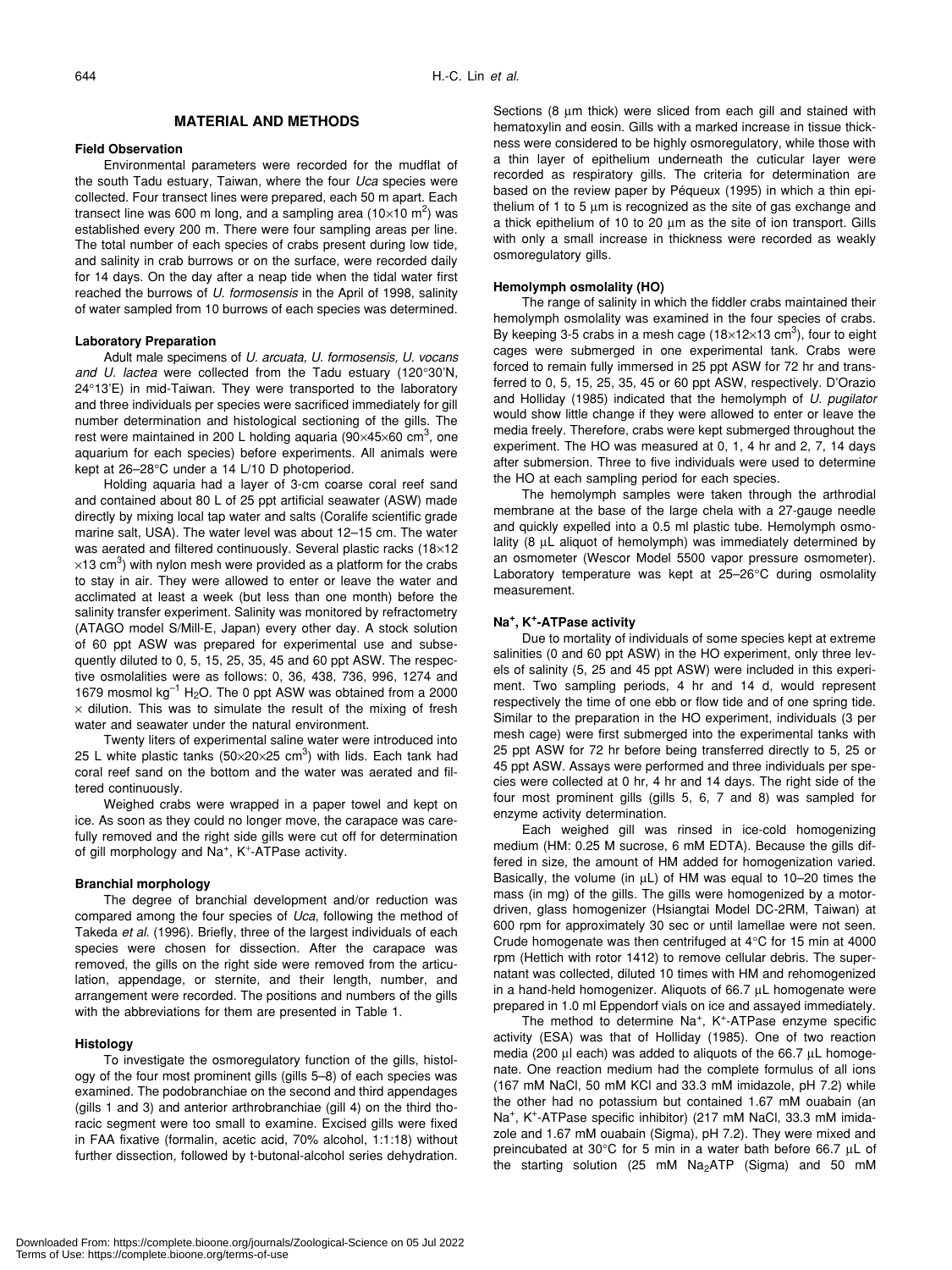MgCl26H2O (Sigma), pH adjusted to 7.2 with crystalline imidazole-HCl) was added and mixed well. After another incubation at 30°C for exactly 15 min, the reaction was stopped by adding 1.5 ml icecold Bonting's reagent (560 mM  $H<sub>2</sub>SO<sub>4</sub>$ , 8.10 mM ammonium molybdate and 176 mM FeSO<sub>4</sub>) and color was allowed to develop for 20 min at 20°C. Phosphate concentration was measured spectrophotometrically at 700 nm as the reduced phosphomolybdate complex.

The protein contents in the homogenates were determined spectrophotometrically at 595 nm using bovine serum albumin as a standard. Enzyme specific activity (ESA) of Na<sup>+</sup>, K<sup>+</sup>-ATPase was calculated as the difference between phosphate (Pi) liberated by each homogenate in the two media and expressed as mmol  $PO_4^2$ per mg homogenate protein per h.

#### **Statistics**

All results were expressed as mean value ± standard error. In the hemolymph osmolality experiment, the significance of difference in transfer time in various media was determined by one-way ANOVA followed by Duncan's Multiple Range Test (SAS 6.12).

For the comparisons of Na<sup>+</sup>, K<sup>+</sup>-ATPase activity, because of the non-independence of the ESA of each gill within an individual and because the ESA among gills was measured at the same time, a repeated-measures ANOVA was performed (Tabachnick and Fidell, 1989) on the four most prominent gills. The grouping variable was salinity, divided into (1) control, which was crabs acclimated to 25 ppt at the beginning of the experiment, (2) 5 ppt, (3) 25 ppt and (4) 45 ppt. Three individuals of each species were collected 4 hr and 14d after transfer. SAS GLM profile analysis (SAS 6.12) was used. Additionally, pair-wise comparisons were performed between certain data subsets.

### **RESULTS**

#### **Field Observation**

*Uca arcuata* was mostly found on wet muddy substrate along tidal creeks and canals. The environmental salinity of *U. arcuata* was less than 5 ppt during low tide and between 20 to 30 ppt during high tide. The salinity range for *U. formosensis* recorded in the field ranged from 0 to 38 ppt. *Uca formosensis* lives on open mudflats of supratidal regions where seawater does not reach for 3 to 5 days during neap tides. Nevertheless, water can be sampled from the bottom of their burrows and the average salinity of water collected in the burrows during neap tides was lower than 5 ppt. The species, which lives at the lowest tidal location, is *U. vocans*. Tidal water reaches here everyday and daily salinity

**Table 1.** Gill morphology in the four species of *Uca*.

changes during the 14 days of recording ranged from 23 to 35 ppt. The most widely distributed *U. lactea* was found in all three habitats. Since there were more *U. lactea* in the low to mid-tidal region than in the rest of the area, we recorded its habitat characteristics in this area. The salinity range of this low to mid-tidal area was between 24 to 38 ppt during the 14 days of observation.

The salinity determined from 10 burrows for each species were as follows: 11.3±2.7 ppt for *U. arcuata*, 41.9±1.1 ppt for *U. formosensis*, 39.3±0.8 ppt for *U. vocans* and 36.1± 0.8 ppt for *U. lactea*.

#### **Gill morphology**

None of the four species had gills 2 and 9. On all four species of *Uca*, the posterior four pairs of gills (gills 5–8) were more prominent than the anterior three pairs (gills 1, 3 and 4). For all species, the anterior arthrobranchiae attached to the forth appendages (gill 6) were the longest. A species-specific variation was found in the degree of reduction in the three anterior gills (gills 1, 3 and 4) (Table 1). There were 7 complete gills in *U. vocans*. Both *U. arcuata* and *U. formosensis* had 6 complete gills. Gill 3, which was completely absent in *U. formosensis*, is reduced to a rod shape without lamellae in *U. arcuata*. The least number of gills was found in *U. lactea*, which had only 5 gills, with a reduction of gill 4 and a complete reduction of gills 3 and 9.

#### **Histology**

Histology of the four most obvious gills (gills 5–8) of *Uca* indicated further morphological variation. In *U. formosensis*, many ionocytes, easily noticed by the tissue thickening, were observed in the lamellae of all four gills. Although a highly osmoregulatory type of gill was suggested, the degree of lamella thickening was more evident in gills 7 and 8 than in gills 5 and 6.

Highly osmoregulatory type gills were also found in gills 7 and 8 of the other three *Uca* species, except gill 7 in *U. vocans*. In *U. lactea*, respiratory and weakly osmoregulatory gills were recorded respectively for gills 5 and 6. Gill 6, but not gill 5, of *U. arcuata* was determined to be weakly osmoregulatory. Both gills 5 and 6 of *U. vocans* were classified as respiratory (Table 2).

|                | Thoracic segments |    |     |      |           |           |      |     |     |       |
|----------------|-------------------|----|-----|------|-----------|-----------|------|-----|-----|-------|
|                |                   |    | Ш   |      |           | IV        |      |     | v١  |       |
| Species        | Po.               | А. | Po. | A.A. | P.A.      | A.A.      | P.A. | PI. | PI. | Total |
|                |                   | っ  | 3   | 4    | 5         | 6         |      | 8   | 9   |       |
| U. arcuata     | $\ddot{}$         |    |     |      | $\ddot{}$ | $\ddot{}$ |      |     |     | 6(7)  |
| U. formosensis | $\ddot{}$         |    |     |      | $\ddot{}$ | $\div$    |      |     |     | 6     |
| U. vocans      | $\pm$             |    | ÷   |      | $+$       | $\ddot{}$ |      |     |     |       |
| U. lactea      |                   |    |     |      |           | $+$       |      |     |     | 5(6)  |

"+": gill with lamellae. "–": reduced gill without lamellae. Po.: podobranchiae, A: arthrobranchiae, A.A. : anterior arthrobranchiae, P.A.: posterior arthrobranchiae, and Pl.: pleurobranchiae. Numbers in parentheses are the number of complete and reduced branchiae.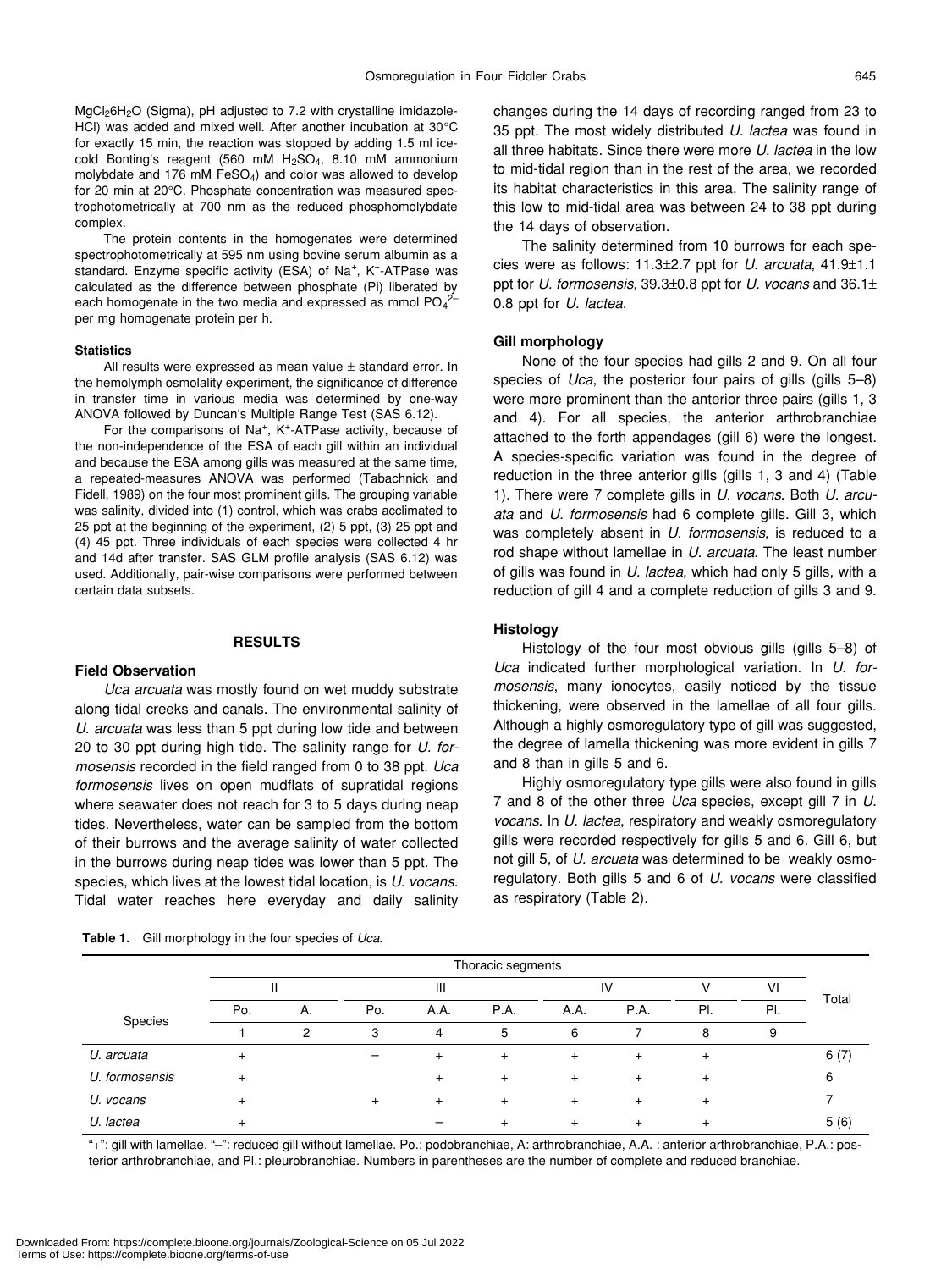**Table 2.** Osmoregulatory and respiratory functions in the four most apparent gills of *Uca*.

|                | <b>Gill Number</b> |           |           |         |  |  |  |
|----------------|--------------------|-----------|-----------|---------|--|--|--|
|                | 5                  | 6         |           | 8       |  |  |  |
| U. arcuata     | $^{++}$            | $\ddot{}$ | $^{++}$   | $^{++}$ |  |  |  |
| U. formosensis | $^{++}$            | $^{++}$   | $^{++}$   | $^{++}$ |  |  |  |
| U. vocans      |                    |           | $\ddot{}$ | $^{++}$ |  |  |  |
| U. lactea      |                    | $\div$    | $^{++}$   | $^{++}$ |  |  |  |

The signs give an indication of the relative thickness of each gill from those crabs collected directly from the field without laboratory acclimation. "++": highly osmoregulatory gills, "+": weakly osmoregylatory gills, and "-": respiratory gills.

# **Hemolymph osmolality**

After acclimation to 25 ppt ASW for 72 hr, the four species of fiddler crabs had average hemolymph osmolality as follows: *U. arcuata* 755.8±5.5 mosmol kg<sup>-1</sup> H<sub>2</sub>O (N=26), *U. formosensis* 860.9±2.0 mosmol kg–1 H2O (N=31), *U. vocans* 786.0 $\pm$ 4.7 mosmol kg<sup>-1</sup> H<sub>2</sub>O (N=29) and *U. lactea* 840.1 $\pm$ 4.7 mosmol  $kg^{-1}$  H<sub>2</sub>O (N=30). Results following transfer to different salinities are presented by species.

*U. arcuata*. Hemolymph osmolality (HO) did not change significantly within 14 days for those individuals transferred to 15 or 25 ppt ASW (Fig. 1A). Comparing the osmolality at 0 hr (crabs were collected immediately after being transferred) and 4 hr after transfer, a significant difference was found in those transferred to 0, 35, 45 and 60 ppt ASW. All individuals in 0 ppt ASW died shortly after 7-day observation. In 35 ppt ASW, HO increased significantly 4 hr after transfer, reached environmental condition at 7 d (1012.6± 2.9 mosmol  $kq^{-1}$  H<sub>2</sub>O) and recovered slightly thereafter. Dramatic increases in HO were recorded in those individuals transferred to 45 and 60 ppt ASW and all individuals died shortly after 2 days (Fig. 1A).

*U. formosensis*. Only individuals in 0 ppt ASW displayed a significant decrease in HO after 4 hr of transfer (Fig. 1B). HO declined to  $487.2\pm8.9$  mosmol kg<sup>-1</sup> H<sub>2</sub>O prior to their death on day 2. It was the seventh day before a significantly lower HO was noticed in either 5 or 15 ppt ASW (as compared to the HO at 0 hr in their respective salinity) (Fig. 1B). For those in 35 or 45 ppt ASW, maximal HO was observed on day 7 (979.8 $\pm$ 14.6 mosmol kg<sup>-1</sup> H<sub>2</sub>O and 1329.6 $\pm$ 8.4 mosmol kg<sup>-1</sup> H<sub>2</sub>O, respectively). Although HO in



**Fig. 1.** Time course of changes in hemolymph osmolality (HO) in (A) *Uca arcuata*, (B) *U. formosensis*, (C) *U. vocans* and (D) *U. lactea* after transfer of crabs from 25 ppt to various salinities. Each symbol represents the mean value of hemolymph samples from 3 to 5 crabs. For a better recognition of the symbols, only those standard errors larger than 35 were displayed. Asterisks indicate significant differences between mean values of HO at time zero and 4 hr after transfer.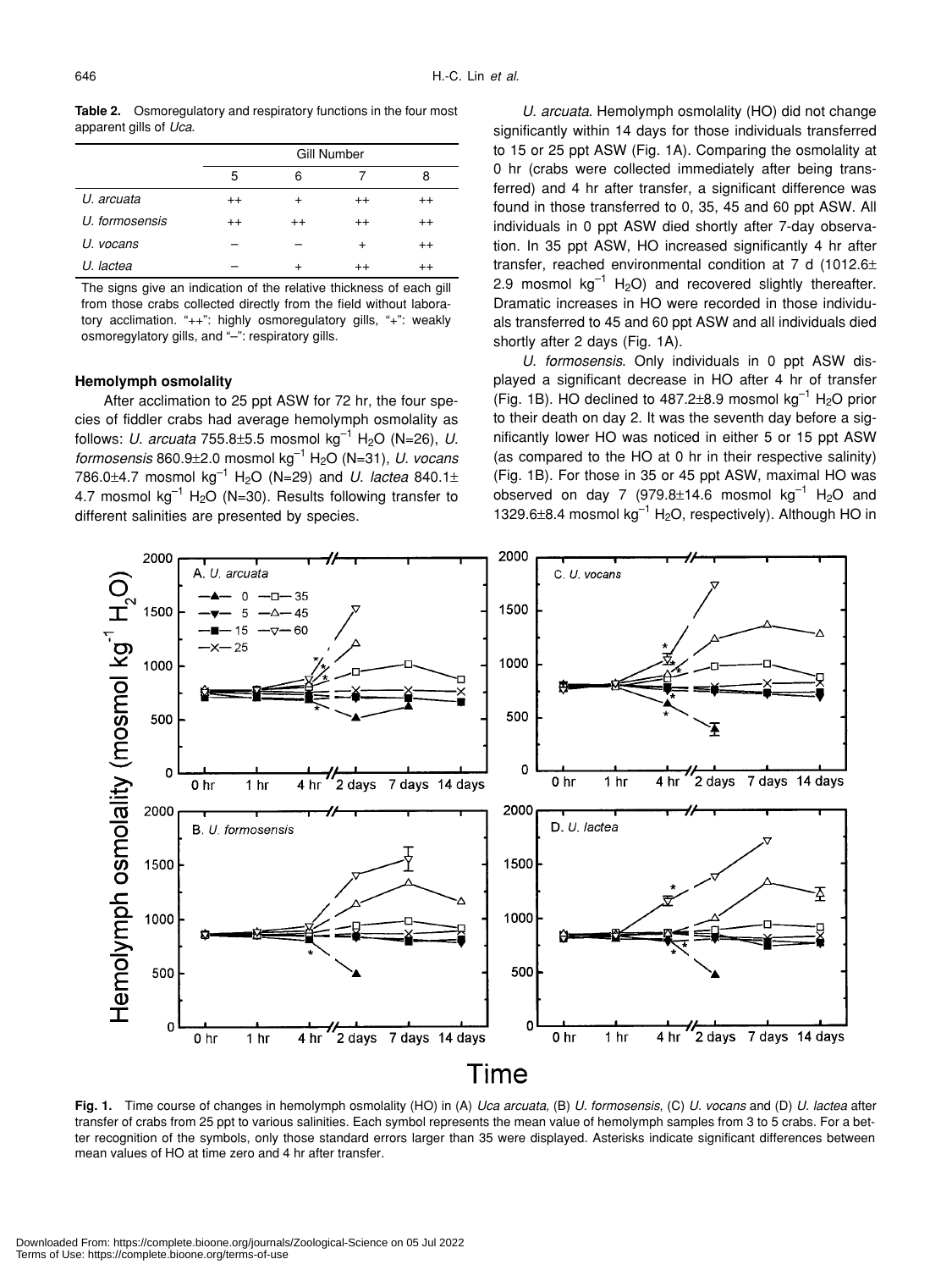both salinities recovered significantly on day 14 (compared to day 7), they were still significantly higher than their respective controls. Individuals in 60 ppt ASW did not increase their HO until 2 days after transfer and they survived for at least 7 days.

*U. vocans*. It took only 4 hr for *U. vocans* to show a significant difference in HO after they were transferred to 0, 5, 35, 45 or 60 ppt ASW (Fig. 1C). *U. vocans* survived in 0 or 60 ppt ASW for 2 days only. There were slight variations through time in those submerged in 5, 15 and 25 ppt ASW. When kept in 35 ppt ASW, individuals of *U. vocans* had a significant rise in HO by 4 hr. Their HO was close to environmental conditions on day 2 (981.2 $\pm$ 15.3 mosmol kg<sup>-1</sup> H<sub>2</sub>O) and day 7 (1001.6±11.5 mosmol kg<sup>-1</sup> H<sub>2</sub>O). By the end of the 14 days, the HO was significantly lower than that at the end of 7 days and recovered to the level recorded after 4 hr. Similarly, when *U. vocans* was maintained in 45 ppt ASW SW, a drastic increase was noticed by day 7  $(1364.3\pm4.9 \text{ m}$ osmol kg<sup>-1</sup> H<sub>2</sub>O) and a slight decline thereafter (1276.6±21.3 mosmol kg–1 H2O) on day 14. *U. vocans* only survived in 60 Fppt ASW SW up to 2 days with its HO  $(1747.5\pm7.4$  mosmol kg<sup>-1</sup> H<sub>2</sub>O) almost equivalent to the

Table 3. Univariate repeated-measures ANOVA of the effects of salinity on the Na<sup>+</sup>, K<sup>+</sup>-ATPase activity in the gills of four *Uca* species.

| Source of variance      | 4 hr after transfer |           |       |           | 14 d after transfer |           |       |           |  |
|-------------------------|---------------------|-----------|-------|-----------|---------------------|-----------|-------|-----------|--|
|                         | df                  | <b>MS</b> | F     | $\sf P$   | df                  | <b>MS</b> | F     | P         |  |
| U. arcuata              |                     |           |       |           |                     |           |       |           |  |
| Between subject effects |                     |           |       |           |                     |           |       |           |  |
| Salinity (S)            | 3                   | 2012.6    | 6.55  | $0.0193*$ | 2                   | 430.4     | 3.45  | 0.1345    |  |
| Error                   | 7                   | 307.3     |       |           | 4                   | 124.6     |       |           |  |
| Within subject effects  |                     |           |       |           |                     |           |       |           |  |
| Gill (G)                | 3                   | 400.3     | 2.30  | 0.1064    | 3                   | 1080.9    | 25.70 | $0.0001*$ |  |
| $S \times G$            | 9                   | 95.3      | 0.55  | 0.8230    | 6                   | 64.0      | 1.52  | 0.2521    |  |
| Error                   | 21                  | 173.8     |       |           | 12                  | 42.1      |       |           |  |
| U. formosensis          |                     |           |       |           |                     |           |       |           |  |
| Between subject effects |                     |           |       |           |                     |           |       |           |  |
| Salinity (S)            | 3                   | 15.3      | 7.44  | $0.0272*$ | 3                   | 64.3      | 5.00  | $0.0306*$ |  |
| Error                   | 5                   | 2.1       |       |           | 8                   | 12.9      |       |           |  |
| Within subject effects  |                     |           |       |           |                     |           |       |           |  |
| Gill (G)                | 3                   | 148.4     | 23.32 | $0.0001*$ | 3                   | 208.3     | 35.30 | $0.0001*$ |  |
| $S \times G$            | 9                   | 4.1       | 0.64  | 0.7467    | 9                   | 11.3      | 1.92  | 0.0976    |  |
| Error                   | 15                  | 6.4       |       |           | 24                  | 5.9       |       |           |  |
| U. vocans               |                     |           |       |           |                     |           |       |           |  |
| Between subject effects |                     |           |       |           |                     |           |       |           |  |
| Salinity (S)            | 3                   | 24.2      | 0.50  | 0.7031    | 3                   | 850.0     | 11.54 | $0.0194*$ |  |
| Error                   | 4                   | 48.6      |       |           | 4                   | 73.7      |       |           |  |
| Within subject effects  |                     |           |       |           |                     |           |       |           |  |
| Gill (G)                | 3                   | 311.4     | 20.08 | $0.0001*$ | 3                   | 948.5     | 30.94 | $0.0001*$ |  |
| $S \times G$            | 9                   | 10.4      | 0.67  | 0.7211    | 9                   | 163.8     | 5.34  | $0.0045*$ |  |
| Error                   | 15                  | 15.5      |       |           | 12                  | 30.7      |       |           |  |
| U. lactea               |                     |           |       |           |                     |           |       |           |  |
| Between subject effects |                     |           |       |           |                     |           |       |           |  |
| Salinity (S)            | 3                   | 154.4     | 1.05  | 0.4606    | 3                   | 423.0     | 3.15  | 0.1483    |  |
| Error                   | 4                   | 146.4     |       |           | 4                   | 134.3     |       |           |  |
| Within subject effects  |                     |           |       |           |                     |           |       |           |  |
| Gill (G)                | 3                   | 667.5     | 8.98  | $0.0021*$ | 3                   | 570.4     | 11.01 | $0.0009*$ |  |
| $S \times G$            | 9                   | 101.4     | 1.36  | 0.3016    | 9                   | 85.4      | 1.65  | 0.2064    |  |
| Error                   | 12                  | 74.3      |       |           | 12                  | 51.8      |       |           |  |

"df" stands for degree of freedom, "MS" for mean square, "F" for F statistics and "P" for P value. "S×G" stands for the interactive effect of salinity and gill on the Na<sup>+</sup>, K<sup>+</sup>-ATPase activity.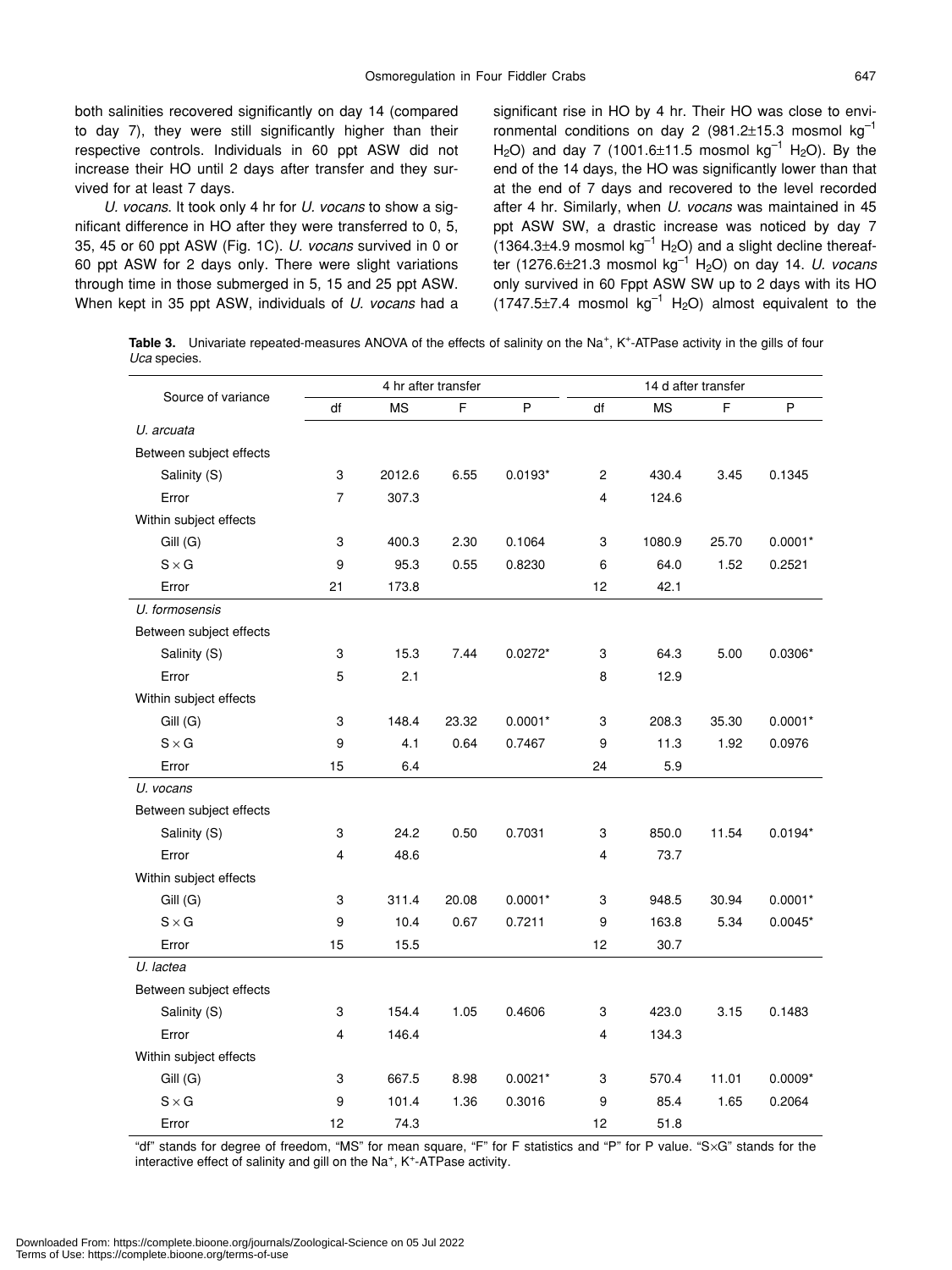external milieu.

*U. lactea*. Among the seven salinity levels, 25 ppt ASW was the only salinity treatment that did not cause significant change in HO within the 14-day observation. Four hours after transfer, significant changes in HO were found in organisms from 0, 5 and 60 ppt ASW (Fig. 1D). All specimens of *U. lactea* had a significantly lower HO and they died shortly after the second day in 0 ppt ASW. Although there was a significant change in HO when specimens of *U. lactea* were held in 5 ppt ASW, HO did not change further. At 35 ppt ASW, a significant rise in HO was found 2 d after transfer. In 45 ppt ASW, HO peaks in specimens of *U. lactea* on day 7 (1329.5 $\pm$ 7.5 mosmol kg<sup>-1</sup> H<sub>2</sub>O), thereafter declining significantly by day 14. The HO of specimens of *U. lactea* in 60 ppt ASW rose to 1157.6 $\pm$ 43.6 mosmol kg<sup>-1</sup> H<sub>2</sub>O within 4 hr and was iso-osmotic to the environment by day 7 (1718.5  $\pm$ 16.6 mosmol kg<sup>-1</sup> H<sub>2</sub>O), but no specimen of *U. lactea* survived 14 days exposure to this salinity.

In summary, the salinity range for osmoregulatory homeostasis was species-specific. Upon four hours after transfer, *U. formosensis* had the widest range (5 to 60 ppt ASW), followed by *U. lactea* (15 to 45 ppt ASW) and *U. arcuata* (5 to 25 ppt ASW), and *U. vocans* had the narrowest (15 to 25 ppt ASW). Response to salinity over a longer period of time was also species-specific.



**Fig. 2.** Na<sup>+</sup> , K<sup>+</sup> -ATPase ESA in the gills of (A, B) *U. arcuata*, (C, D) *U. formosensis*, (E, F) *U. vocans* and (G, H) *U. lactea*. Crabs were first acclimated at 25 ppt for 72 hr before being transferred to 5, 25 and 45 ppt ASW. Na<sup>+</sup>, K<sup>+</sup>-ATPase ESA at 4 hr and 14 days was determined from 3 to 5 crabs. Error bars represent±1 SE.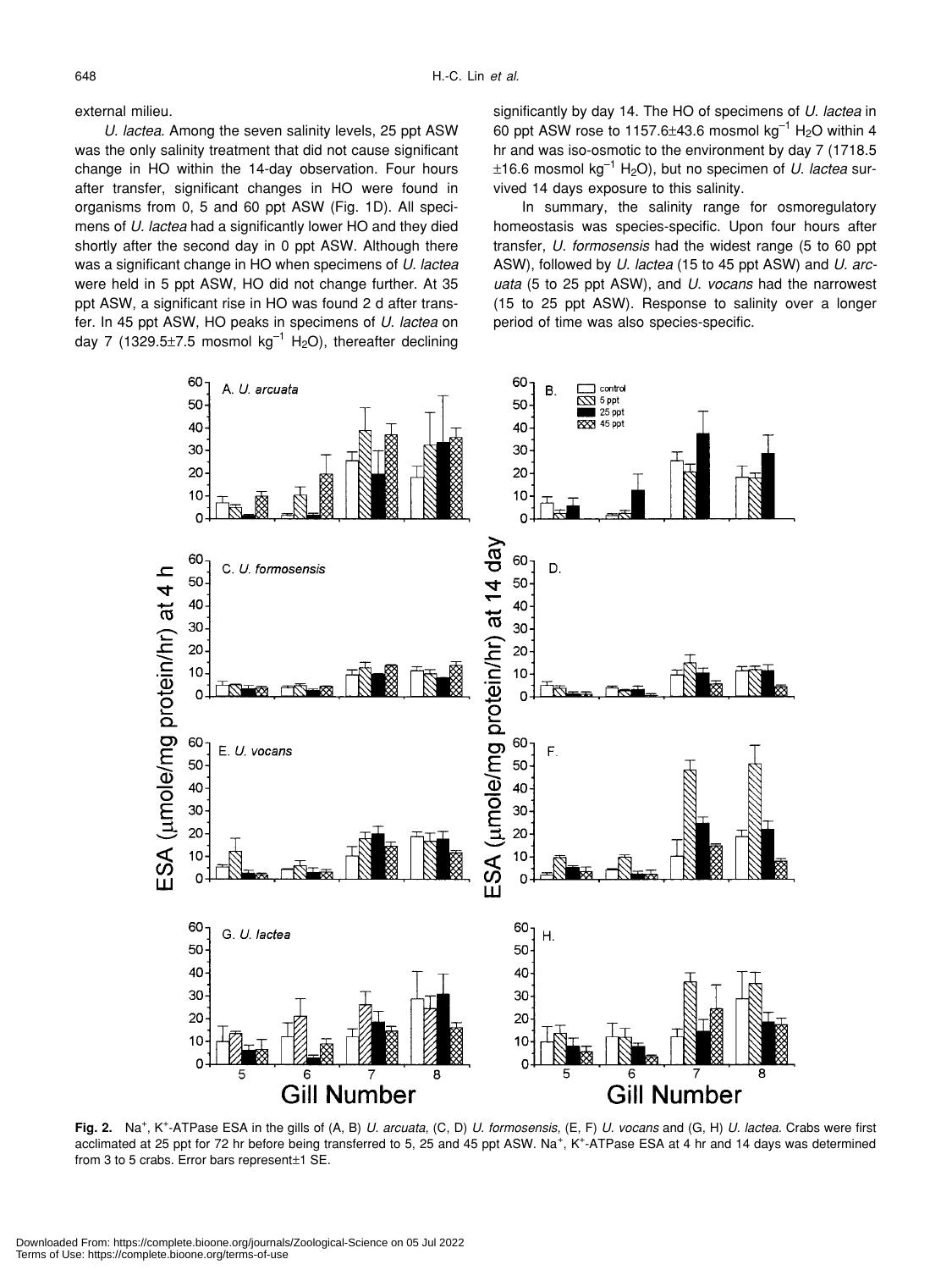# **Na+ , K+ -ATPase activity assay (ESA)**

This experiment compared the time course of branchial Na<sup>+</sup>, K<sup>+</sup>-ATPase activity of the four crab species salinity transfer after salinity transfer. An increase in the Na<sup>+</sup>, K<sup>+</sup>-ATPase activity was taken as an indication of an active physiological regulation in response to salinity change.

Among all four species studied, the two posterior gills (gills 7 and 8) had a higher ESA than the two anterior to them (gills 5, 6). The test statistics for each species and time periods are summarized in Table 3.

*U. arcuata*. Within 4 hr after transfer to 45 ppt, salinity had a significant effect on ESA (Fig. 2A, Table 3A). But this difference disappeared by the end of the 14 d experiment (Fig. 2B, Table 3B). Instead, the difference among gills was significant. However, the standard error of each of the 4 hr treatment combinations was also high, making further comparisons insignificant. None of the individuals submerged in 45 ppt survived to the end of the 14 d experiment.

*U. formosensis*. Specimens of *U. formosensis* had the lowest ESA among the four *Uca* species (Fig. 2C, D). However, in addition to a significant difference in ESA among salinity treatments, a difference was found among gills in both sampling periods (Table 3C, D). There was no significant difference in ESA between these two sampling periods (Fig. 2C, D).

*U. vocans*. Four hours after transfer, the salinity effect on ESA was not significant, while the difference among gills was significant (Table 3E). The ESA changed significantly, especially in the two posterior gills at low salinity on day 14 (Table 3F and Fig. 2E, F).

*U. lactea*. Although the gills have significantly different ESA, salinity did not have an effect on the ESA of *U. lactea* at either 4 hr or 14 d after transfer (Table 3G, H and Fig. 2G, H).

# **DISCUSSION**

In this study, discussion of physiological responses to salinity fluctuation in the natural environment is possible since several species were studied at the same time and both the ecological data on salinity fluctuation and laboratory investigation on enzyme activity were included.

Gray (1957) reported that the reduction in gills was correlated with the degree of terrestrial adaptation in crabs. This correlation was observed in our study, with *U. lactea* having only 5 pairs of functional gills, *U. formosensis* and *U. arcuata* each having 6 and *U. vocans* having 7. Similar results were also reported by Takeda *et al*. (1996) in their study of 16 species of ocypodid and grapsid crabs. *Uca annulipes*, whose distribution is highest on the shore has the fewest pairs of gills (5), while *U. tetragonon* and the subspecies *U. vocans vocans*, both of which live near the low tide mark, each have 7 pairs (Takeda *et al.*, 1996). However, it is inappropriate to predict the degree of terrestrial adaptation by the number of gills when the crab species vary greatly in size or are phylogenetically distant. For example,

*Gecarcinus lateralis*, which lives in supratidal zone and is completely terrestrial, has 7 functional gills plus 2 vestiges (Copeland, 1968) and it would have been misleading to compare its terrestrial adaptation with those of *Uca* species. In our study, *U. lactea* is significantly smaller than the other three species and it is uncertain whether this would have any association with the extent of gill reduction.

For most terrestrial crabs, gas exchange takes place in the specialized vascular system on the inner lining of carapace, while osmoregulation is performed in thickened gill lamellae filled with ionocytes (Mantel and Farmer, 1983; Greenaway, 1988). In our study, *Uca formosensis* and *U. arcuata* had increases in thickness in the four most prominent gills. Similar results were also reported in two supratidal fiddler crabs, *U. annulipes* and *U. forcipata* (Takeda *et al.*, 1996).

The four *Uca* species exhibited various degrees and ranges of osmoregulatory homeostasis when transferred to different salinities. The ability to maintain HO was well correlated with the habitat of each species described in the first paragraph in the Result. From our results for crabs submerged in various salinities for up to 14 days, *U. formosensis* is a better hyper-hypoosmoregulator than *U. lactea*, and both *U. arcuata* and *U. vocans* are hyper-osmoregulators.

For those species such as *U. longisignalis*, *U. rapax* and *U. subcylindrica* which live in a habitat similar to or more terrestrial than that of *U. formosensis*, their salinity tolerance ranges (or the salinity ranges of survival) are much larger than in other intertidal *Uca* species (Rabalais and Cameron, 1985; Zanders and Rojars, 1996). The salinity tolerance ranges of *U. longisignalis* and *U. subcylindrica* were 0.008 to 110 g  $L^{-1}$  NaCl (about 0 to 110 ppt) and 2 to 90 g  $L^{-1}$ NaCl (2 to 90 ppt), respectively (Rabalais and Cameron, 1985), while that of *U. rapax* was 7 to 139 g L–1 NaCl (7 to 139 ppt)(Zanders and Rojars, 1996). Although their ranges were much larger than that of *U. formosensis*, the gradual transfer (instead of our direct transfer) to extreme salinity may explain this difference.

Several studies have indicated that enzyme activity of branchial Na<sup>+</sup>, K<sup>+</sup>-ATPase varies with species and their acclimation conditions (Corotto and Holliday, 1996; McLaughlin *et al.*, 1996; Castilho *et al.*, 2001). In brief, an increase in Na<sup>+</sup>, K<sup>+</sup>-ATPase ESA was found in the intertidal crustaceans exposed to diluted seawater. The increase is especially apparent in the posterior gills. Increase in  $Na<sup>+</sup>$ , K<sup>+</sup>-ATPase ESA at low salinity has been observed in *U. pugilator* (D'Orazio and Holliday, 1985) and *U. pugnax* (Holliday, 1985) acclimated for 21 d. *U. vocans*, which is distributed in the lower intertidal areas, had a significantly higher  $Na<sup>+</sup>$ , K<sup>+</sup>-ATPase ESA in the two posterior gills when they were kept at low salinity for 14 d, presumably to increase ion uptake. However, this response did not occur in the rest of the three *Uca* species in Taiwan. *Uca lactea* was collected from a similar tidal location as *U. vocans*. *Uca lactea* exhibited a similar but insignificant trend of change in Na<sup>+</sup>, K<sup>+</sup>-ATPase ESA when transferred to low salinity for 14 days. Neither *U.*